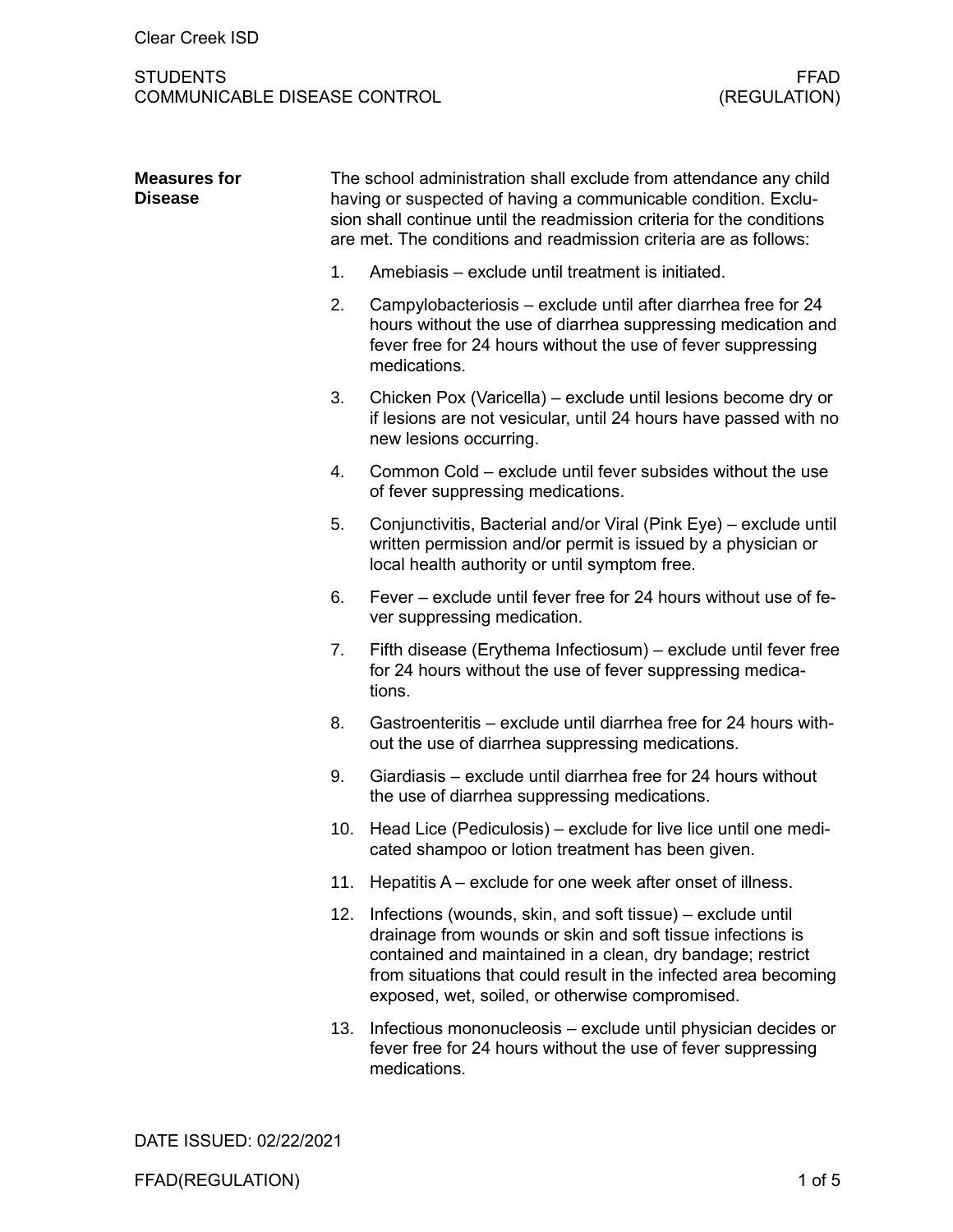## STUDENTS FFAD COMMUNICABLE DISEASE CONTROL (REGULATION)

- 14. Influenza exclude until fever free for 24 hours without the use of fever suppressing medications.
- 15. Measles (Rubeola) exclude until four days after rash onset or in the case of an outbreak, unimmunized children should also be excluded for at least two weeks after last rash.
- 16. Meningitis (Bacterial) exclude until 24 hours after start of effective treatment and approval by health care provider.
- 17. Meningitis (Viral) exclude until fever free for 24 hours without the use of fever suppressing medications.
- 18. Meningococcal infections (Invasive Disease) exclude until 24 hours after start of effective treatment and approval by health care provider.
- 19. Mumps exclude until five days after the onset of swelling.
- 20. Pertussis (Whooping Cough) exclude until completion of five days of antibiotic therapy.
- 21. Ringworm none, if infected area can be completely covered by clothing or a bandage, otherwise exclude until treatment has begun.
- 22. Rubella (German measles) exclude until seven days after rash onset or in the case of an outbreak, unimmunized children should be excluded for at least three weeks after last rash.
- 23. Salmonellosis exclude until diarrhea free for 24 hours without the use of diarrhea suppressing medications and fever free for 24 hours without the use of fever suppressing medications.
- 24. Scabies exclude until treatment has begun.
- 25. Shigellosis exclude until diarrhea free for 24 hours without the use of diarrhea suppressing medications and fever free for 24 hours without the use of fever suppressing medications.
- 26. Streptococcal, sore throat, and scarlet fever exclude until 24 hours from time antibiotic treatment was begun and fever free for 24 hours without the use of fever suppressing medications.
- 27. Tuberculosis (Pulmonary) exclude until antibiotic treatment has begun and a physician's certificate or health permit obtained.

DATE ISSUED: 02/22/2021

FFAD(REGULATION) 2 of 5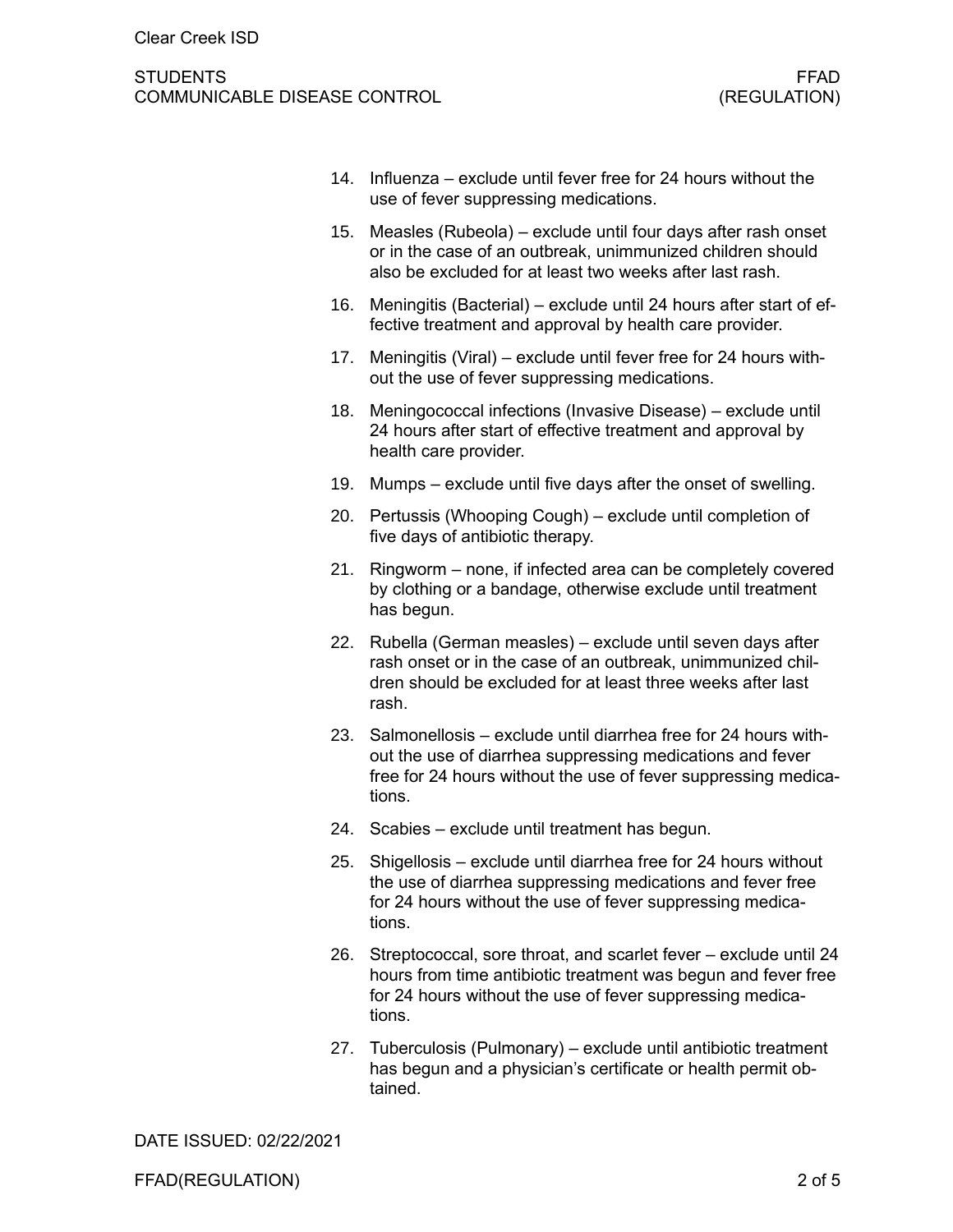# STUDENTS<br>COMMUNICABLE DISEASE CONTROL (REGULATION) COMMUNICABLE DISEASE CONTROL

|                                                 | 28.                                                                                                                                                                                                                                                                                                                                                                                                                                                                                | Acquired Immune Deficiency Syndrome (AIDS)/HIV infection -<br>no exclusion from school unless a physician determines that a<br>severe or chronic skin eruption or lesion which cannot be cov-<br>ered poses a threat to others. Written consent must be given<br>by the person with legal authority to do so specifying those in-<br>dividuals (employees and otherwise) who may have access to<br>information related to this individual's health status. |  |  |
|-------------------------------------------------|------------------------------------------------------------------------------------------------------------------------------------------------------------------------------------------------------------------------------------------------------------------------------------------------------------------------------------------------------------------------------------------------------------------------------------------------------------------------------------|------------------------------------------------------------------------------------------------------------------------------------------------------------------------------------------------------------------------------------------------------------------------------------------------------------------------------------------------------------------------------------------------------------------------------------------------------------|--|--|
|                                                 | The school administrator shall exclude from attendance any child<br>having or suspected of having a communicable disease designated<br>by the Commissioner of Health (commissioner) as cause for exclu-<br>sion until one of the criteria listed in the following section is fulfilled.                                                                                                                                                                                            |                                                                                                                                                                                                                                                                                                                                                                                                                                                            |  |  |
|                                                 | Any child excluded for reason of communicable disease may be re-<br>admitted, as determined by the health authority, by:                                                                                                                                                                                                                                                                                                                                                           |                                                                                                                                                                                                                                                                                                                                                                                                                                                            |  |  |
|                                                 | 1.                                                                                                                                                                                                                                                                                                                                                                                                                                                                                 | Submitting a certificate of the attending physician, advanced<br>practice nurse, or physician assistant attesting that the child<br>does not currently have signs or symptoms of a communica-<br>ble disease or to the disease's non-communicability in a<br>school setting;                                                                                                                                                                               |  |  |
|                                                 | 2.                                                                                                                                                                                                                                                                                                                                                                                                                                                                                 | Submitting a permit for readmission issued by a local health<br>authority; or                                                                                                                                                                                                                                                                                                                                                                              |  |  |
|                                                 | 3.                                                                                                                                                                                                                                                                                                                                                                                                                                                                                 | Meeting readmission criteria as established by the commis-<br>sioner.                                                                                                                                                                                                                                                                                                                                                                                      |  |  |
| <b>Measures for</b><br><b>Disease Reporting</b> | School nurses will assess, identify, report, and provide intervention<br>for those persons who present with potential communicable dis-<br>ease. The nurse is responsible for reporting suspect of a communi-<br>cable disease deemed notifiable as defined under Texas Notifiable<br>Conditions from the Texas Department of State Health Services<br>(TDSHS) to the Local Health Department (LHD).                                                                               |                                                                                                                                                                                                                                                                                                                                                                                                                                                            |  |  |
|                                                 | Identification of a potential communicable disease may occur in<br>several ways. The campus nurse must assess and determine if the<br>symptoms require reporting to the LHD for investigation. Confirma-<br>tion of a communicable disease is the responsibility of the LHD. In-<br>vestigation of those most affected by the disease is the responsibil-<br>ity of the health department. Further action by the school will take<br>place only through confirmation from the LHD. |                                                                                                                                                                                                                                                                                                                                                                                                                                                            |  |  |
|                                                 | The LHD, Epidemiology Division, will advise as to the measures<br>that need to be taken by the school to prevent spread of disease<br>and protect those deemed vulnerable to contracting the disease.<br>Those measures advised to implement may include informing par-<br>ents/guardians in the school of the disease identified, extra clean-<br>ing by custodial staff, education on spread of disease by the school<br>nurse, and mass medication distribution.                |                                                                                                                                                                                                                                                                                                                                                                                                                                                            |  |  |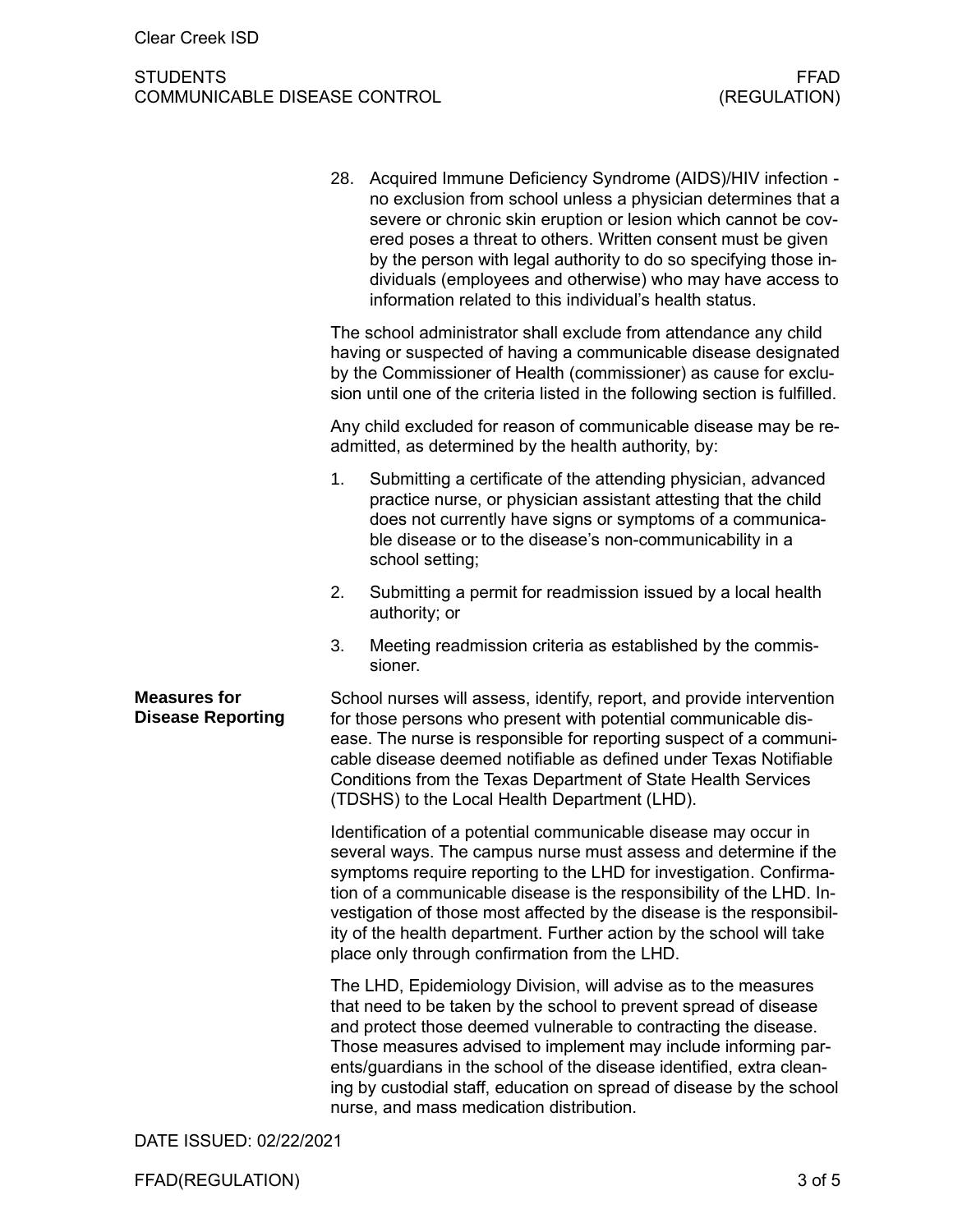## STUDENTS FFAD COMMUNICABLE DISEASE CONTROL

| <b>Procedure</b> | Reporting a potential communicable disease to the LHD will set<br>forth a series of events: |                                                                                                                                                                                                                                                                                                                                                                                                                                                                                |  |  |
|------------------|---------------------------------------------------------------------------------------------|--------------------------------------------------------------------------------------------------------------------------------------------------------------------------------------------------------------------------------------------------------------------------------------------------------------------------------------------------------------------------------------------------------------------------------------------------------------------------------|--|--|
|                  | 1.                                                                                          | Campus nurse notifies campus principal and contacts the As-<br>sistant Director of Health Services. Decision is made to notify<br>LHD, Epidemiology Division. Student name, demographic in-<br>formation, and physician information if available, will be given<br>to the Epidemiologist.                                                                                                                                                                                      |  |  |
|                  | 2.                                                                                          | Confirmation of disease is received by the campus nurse from<br>the LHD. Principal is notified immediately and reports to As-<br>sistant Superintendent.                                                                                                                                                                                                                                                                                                                       |  |  |
|                  | 3.                                                                                          | Assistant Superintendent will determine if the District Commu-<br>nications Department is informed.                                                                                                                                                                                                                                                                                                                                                                            |  |  |
|                  | 4.                                                                                          | Campus nurse and Assistant Director of Health Services con-<br>sult with the Epidemiologist to determine steps to be taken to<br>protect the school and community from spread of communica-<br>ble disease. Those steps may include:                                                                                                                                                                                                                                           |  |  |
|                  |                                                                                             | Epidemiology will advise if letter providing information<br>about the disease should be distributed to par-<br>ents/guardians of students in the school affected. If so, a<br>letter is prepared and devised by the health department<br>and approved by the Office of Communication. Campus<br>nurse forwards letter to principal. School principal and<br>the Assistant Superintendent determine if letter goes<br>home and group deemed necessary to inform at the<br>time. |  |  |
|                  |                                                                                             | Principal notifies custodial staff and asks for intense<br>cleaning of the area in the school affected. Directions for<br>cleaning are based on the Epidemiologist recommenda-<br>tions relevant to the disease identified. Assistant Director<br>of Health Services in coordination with Assistant Super-<br>intendent notifies Assistant Director of Maintenance to<br>ensure protocol is followed for the disease identified and<br>to support the school custodial staff.  |  |  |
|                  |                                                                                             | Campus nurse promotes education to school staff and<br>students relating to preventing spread of disease which<br>will include vigilant handwashing, covering the cough, re-<br>porting illness symptoms to the nurse, and strict adher-<br>ence to the District Communicable Disease policy. [See<br>FFAD]                                                                                                                                                                    |  |  |

5. Campus nurse will continue to monitor for symptoms of the disease process identified and report those deemed probable

DATE ISSUED: 02/22/2021